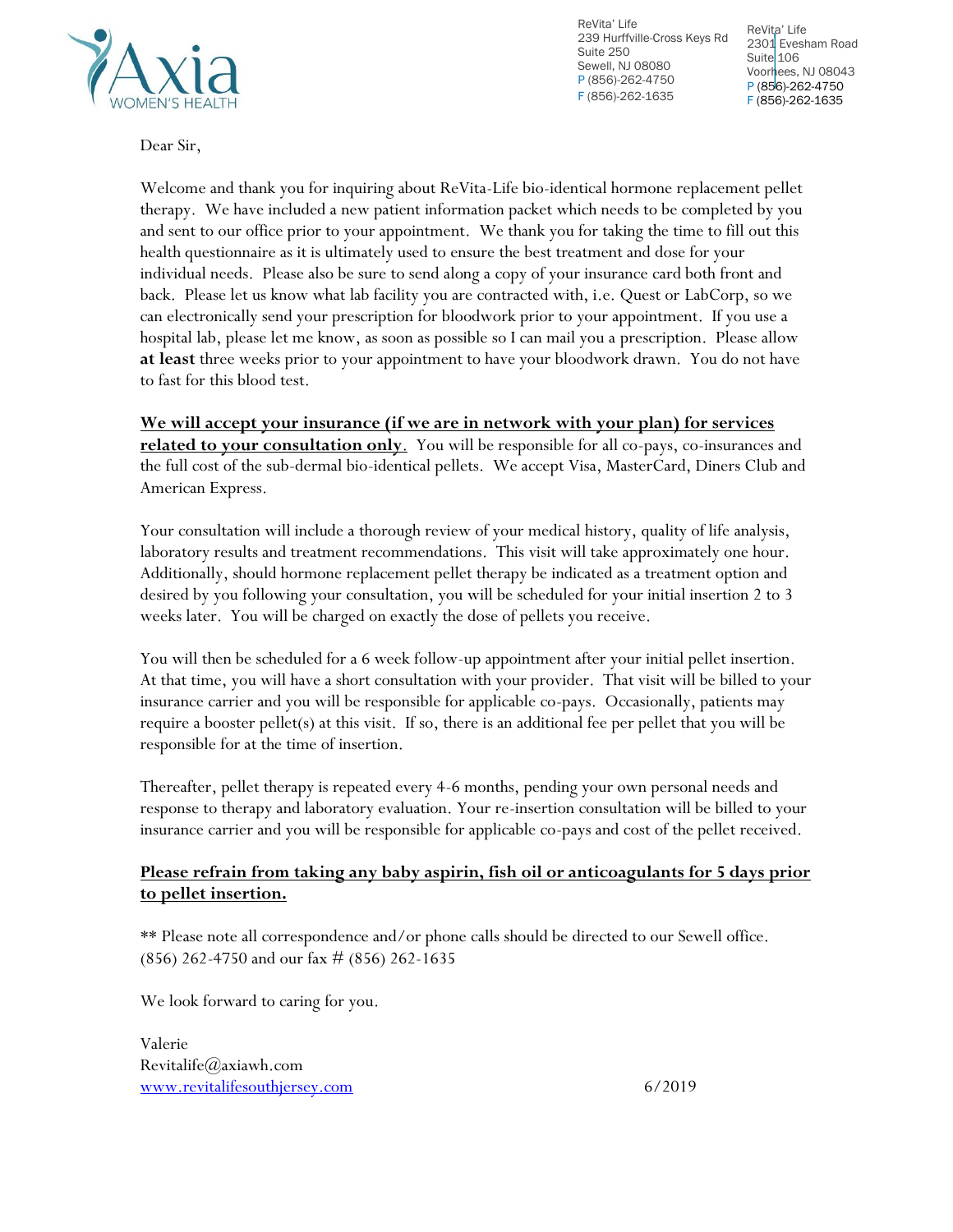## **Re-Vita' – Life Sub-dermal Bio-identical Hormones**

| (Middle)                       |                                                              |  |                                                                                                      |
|--------------------------------|--------------------------------------------------------------|--|------------------------------------------------------------------------------------------------------|
|                                |                                                              |  |                                                                                                      |
|                                |                                                              |  |                                                                                                      |
|                                |                                                              |  |                                                                                                      |
|                                |                                                              |  | Home Phone: __________________Cell Phone: ________________________Work Phone: ______________________ |
| EMERGENCY CONTACT INFORMATION: |                                                              |  |                                                                                                      |
|                                |                                                              |  |                                                                                                      |
|                                |                                                              |  |                                                                                                      |
|                                | symptoms and how you are currently managing those symptoms): |  | PLEASE SHARE WITH US THE REASON FOR YOUR VISIT TODAY (please include specific                        |
|                                |                                                              |  |                                                                                                      |
|                                |                                                              |  |                                                                                                      |
|                                |                                                              |  | HOW DID YOU HEAR ABOUT RE-VITA'-LIFE (sub-dermal bio-identical hormone pellets)?                     |

 $\overline{\phantom{a}}$  , and the contract of the contract of the contract of the contract of the contract of the contract of the contract of the contract of the contract of the contract of the contract of the contract of the contrac  $\overline{\phantom{a}}$  , and the contract of the contract of the contract of the contract of the contract of the contract of the contract of the contract of the contract of the contract of the contract of the contract of the contrac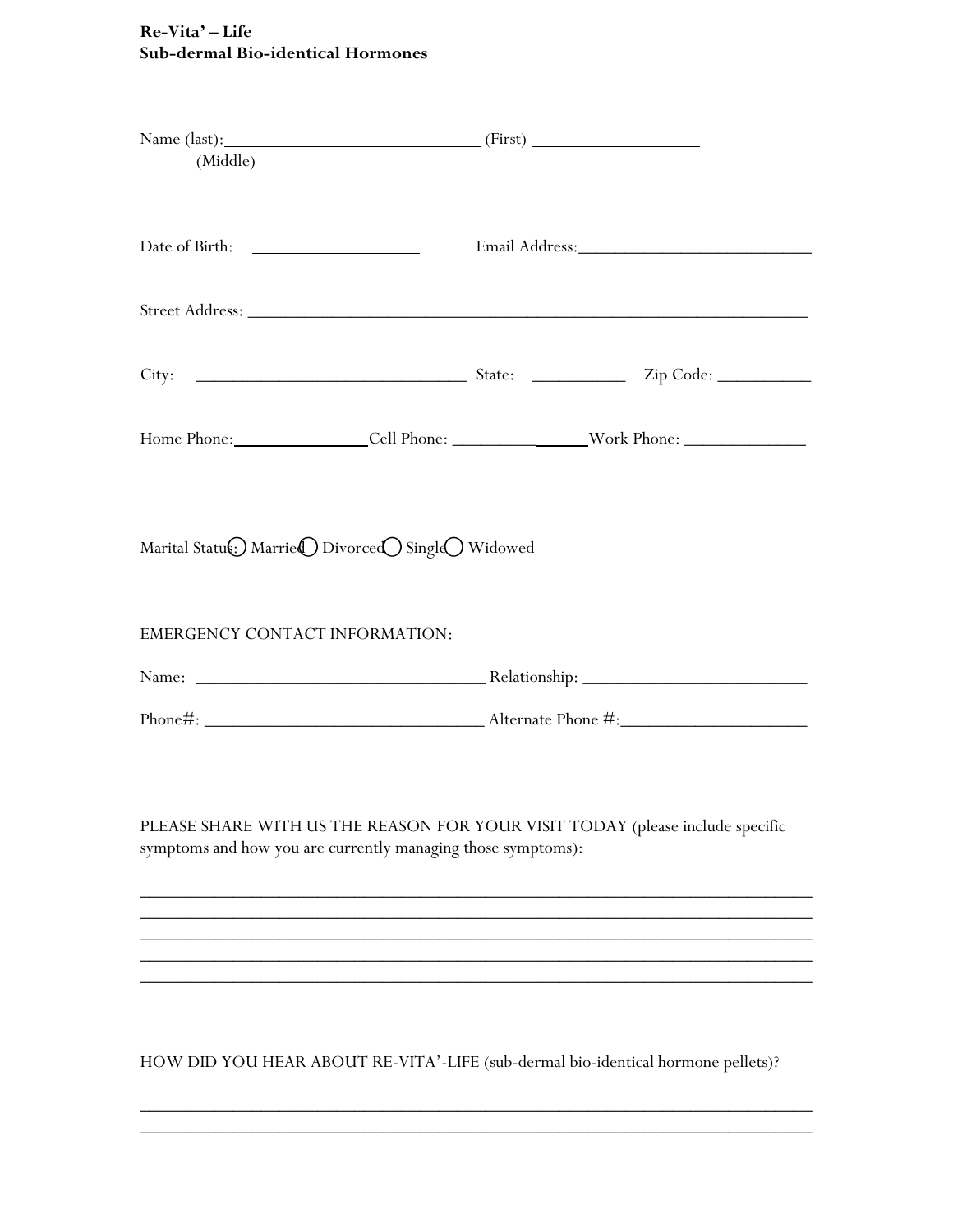Please check the symptoms and their severity that brought you to seek our care:

| <b>SYMPTOM</b>                                | <b>SEVERITY</b> |      |          |        |
|-----------------------------------------------|-----------------|------|----------|--------|
|                                               | Never           | Mild | Moderate | Severe |
| Joint Pain/Muscle Aches                       |                 |      |          |        |
| Sleep Problems                                |                 |      |          |        |
| Feeling Tired, Unmotivated, Exhausted         |                 |      |          |        |
| Irritability, Aggressive, Easily Upset, Moody |                 |      |          |        |
| Nervousness, Anxiety                          |                 |      |          |        |
| Depressed Mood/Feeling Down or Sad            |                 |      |          |        |
| Lack of Focus/Concentration                   |                 |      |          |        |
| Forgetfulness                                 |                 |      |          |        |
| Decreased Muscle Strength                     |                 |      |          |        |
| Weight Gain/Belly Fat                         |                 |      |          |        |
| <b>Breast Development</b>                     |                 |      |          |        |
| <b>Shrinking Testicles</b>                    |                 |      |          |        |
| Migraines                                     |                 |      |          |        |
| Decreased Desire for Sex/Low Libido           |                 |      |          |        |
| Decreased Morning Erection                    |                 |      |          |        |
| Decreased Ability to Perform Sexually         |                 |      |          |        |
| Penis Less Firm                               |                 |      |          |        |
| Infrequent or Absent Ejaculation              |                 |      |          |        |
| No Results from ED Meds                       |                 |      |          |        |
| Cardiac Issues                                |                 |      |          |        |
| Diabetes                                      |                 |      |          |        |
| Prostate Issues                               |                 |      |          |        |

Please list any other symptoms that might concern you:

What have you done to manage these symptoms in the past?

Have you ever taken or are currently taking any herbal medications or supplements? YES / NO

 $\overline{\phantom{a}}$  , and the contract of the contract of the contract of the contract of the contract of the contract of the contract of the contract of the contract of the contract of the contract of the contract of the contrac

 $\overline{\phantom{a}}$  , and the contract of the contract of the contract of the contract of the contract of the contract of the contract of the contract of the contract of the contract of the contract of the contract of the contrac

Do you initiate intercourse? YES / NO

How often do you have intercourse? \_\_\_\_\_\_\_\_\_\_\_\_\_\_\_\_\_\_\_\_\_

Is intercourse satisfying for you? YES / NO

Do you achieve orgasm? YES / NO

Do you suffer from premature ejaculation? YES / NO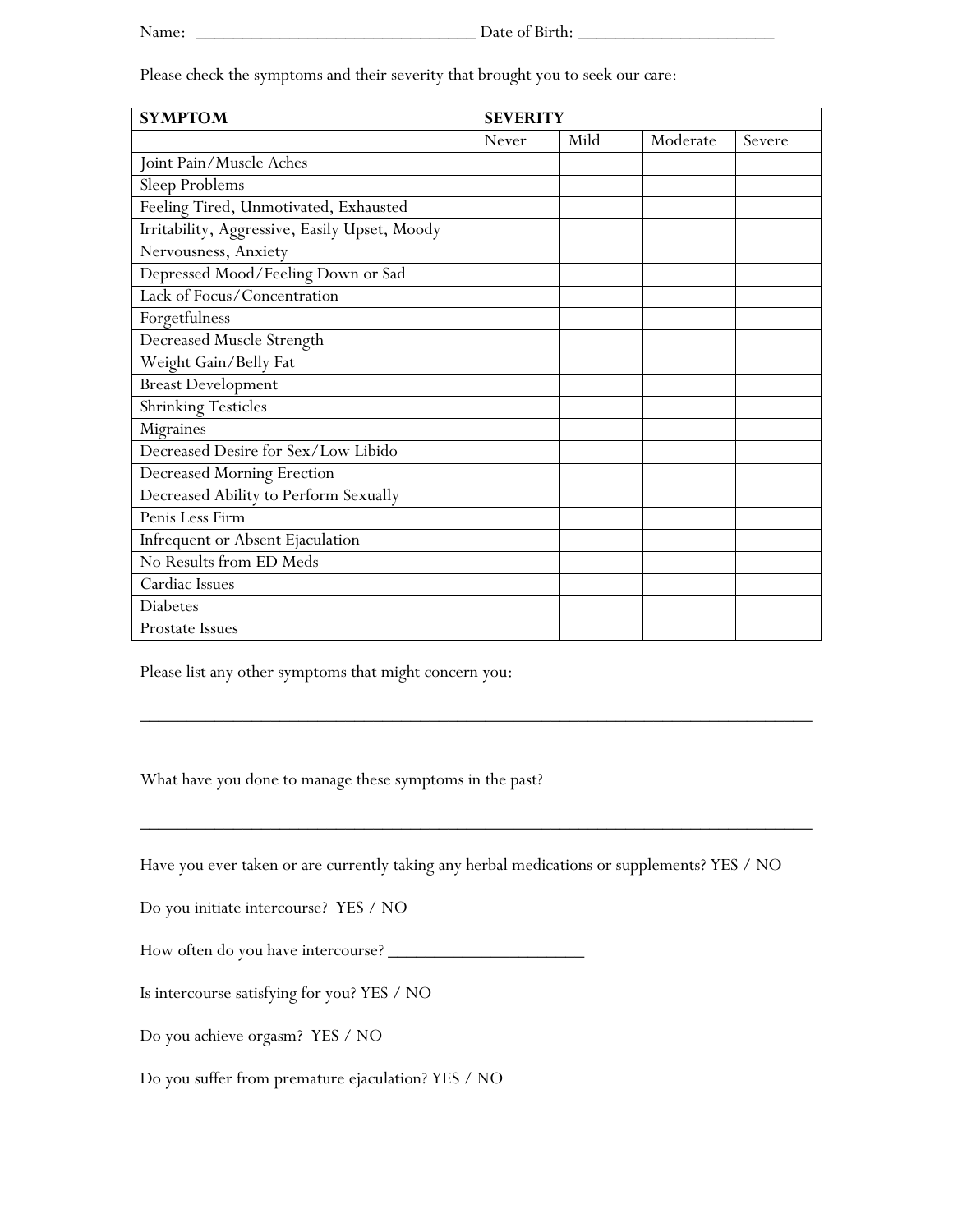\_\_\_\_\_\_\_\_\_\_\_\_\_\_\_\_\_\_\_\_\_\_\_\_\_\_\_\_\_\_\_\_\_\_\_\_\_\_\_\_\_\_\_\_\_\_\_\_\_\_\_\_\_\_\_\_\_\_\_\_\_\_\_\_\_\_\_\_\_\_\_\_

Is your sex drive the same as it was five years ago? YES / NO Please describe:

List any other sexual problems you are experiencing: \_\_\_\_\_\_\_\_\_\_\_\_\_\_\_\_\_\_\_\_\_\_\_\_\_\_\_\_\_\_\_\_\_\_\_\_\_\_\_\_\_\_\_\_\_\_\_\_\_\_\_\_\_\_\_\_\_\_\_\_\_\_\_\_\_\_\_\_\_\_\_\_

Have you had any weight gain in the past 1-2 years? YES / NO If so, how much?

 $\overline{\phantom{a}}$  , and the contract of the contract of the contract of the contract of the contract of the contract of the contract of the contract of the contract of the contract of the contract of the contract of the contrac

 $\overline{\phantom{a}}$  , and the contract of the contract of the contract of the contract of the contract of the contract of the contract of the contract of the contract of the contract of the contract of the contract of the contrac

 $\overline{\phantom{a}}$  , and the contract of the contract of the contract of the contract of the contract of the contract of the contract of the contract of the contract of the contract of the contract of the contract of the contrac

Have you had a weight loss of 10 or more pounds in less than a month? YES/ NO Please describe: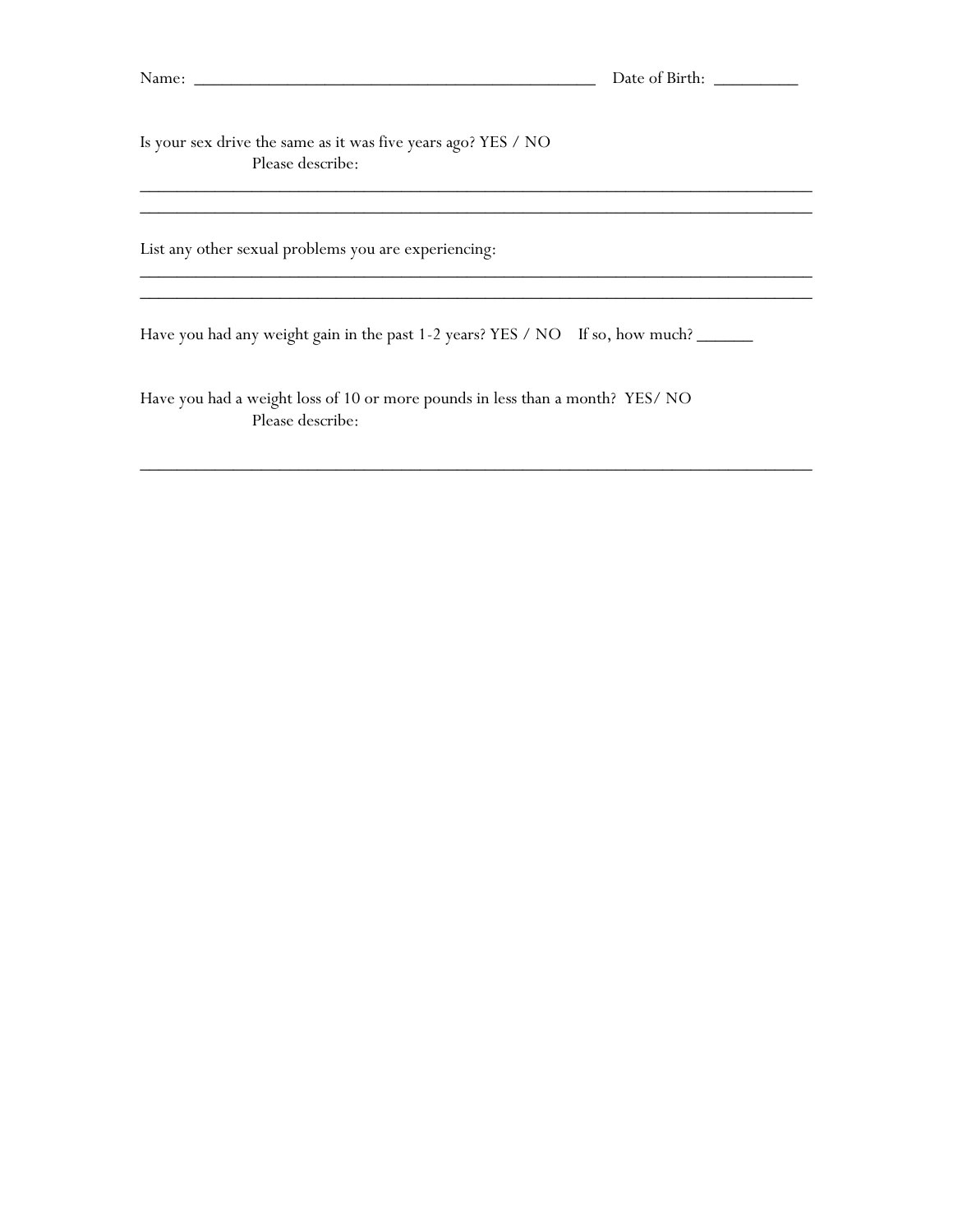#### **MEDICAL HISTORY**

\_\_\_\_\_\_\_\_\_\_\_\_\_\_\_\_\_\_\_\_\_\_\_\_\_\_\_\_\_\_\_\_\_\_\_\_\_\_\_\_\_\_\_\_\_\_\_\_\_\_\_\_\_\_\_\_\_\_\_\_\_\_\_\_\_\_ \_\_\_\_\_\_\_\_\_\_\_\_\_\_\_\_\_\_\_\_\_\_\_\_\_\_\_\_\_\_\_\_\_\_\_\_\_\_\_\_\_\_\_\_\_\_\_\_\_\_\_\_\_\_\_\_\_\_\_\_\_\_\_\_\_\_

\_\_\_\_\_\_\_\_\_\_\_\_\_\_\_\_\_\_\_\_\_\_\_\_\_\_\_\_\_\_\_\_\_\_\_\_\_\_\_\_\_\_\_\_\_\_\_\_\_\_\_\_\_\_\_\_\_\_\_\_\_\_\_\_\_\_

\_\_\_\_\_\_\_\_\_\_\_\_\_\_\_\_\_\_\_\_\_\_\_\_\_\_\_\_\_\_\_\_\_\_\_\_\_\_\_\_\_\_\_\_\_\_\_\_\_\_\_\_\_\_\_\_\_\_\_\_\_\_\_\_\_\_\_\_

- 1. Are you currently sexually active? YES / NO
- 2. Have you ever had a sexually transmitted disease? (STD) YES / NO Please describe:
- 3. Do you have a history of testicular cancer? YES / NO

What treatment did you receive?

4. Have you ever been diagnosed with prostate problems? YES / NO

| O Enlarged Prostate O Prostatitis O Prostate Cancer |  |
|-----------------------------------------------------|--|
|                                                     |  |

| What treatment did you receive? |  |
|---------------------------------|--|
|---------------------------------|--|

5. Have you ever been told you have blood in your urine? YES / NO

When? \_\_\_\_\_\_\_\_\_\_\_\_\_\_\_\_

How was it treated? \_\_\_\_\_\_\_\_\_\_\_\_\_\_\_\_\_\_\_\_\_\_\_\_\_\_\_\_\_\_\_\_\_\_\_\_\_\_\_\_\_\_\_\_\_\_\_\_

6. Do you have a bladder or kidney problems? YES / NO

Please describe: \_\_\_\_\_\_\_\_\_\_\_\_\_\_\_\_\_\_\_\_\_\_\_\_\_\_\_\_\_\_\_\_\_\_\_\_\_\_\_\_\_\_\_\_\_\_\_\_\_\_\_\_

What treatment, if any, did you receive? \_\_\_\_\_\_\_\_\_\_\_\_\_\_\_\_\_\_\_\_\_\_\_\_\_\_\_\_\_\_\_\_

7. Do you have erectile dysfunction? YES / NO

Please describe the problem and any treatment received: \_\_\_\_\_\_\_\_\_\_\_\_\_\_\_\_\_\_\_\_\_\_\_\_

\_\_\_\_\_\_\_\_\_\_\_\_\_\_\_\_\_\_\_\_\_\_\_\_\_\_\_\_\_\_\_\_\_\_\_\_\_\_\_\_\_\_\_\_\_\_\_\_\_\_\_\_\_\_\_\_\_\_\_\_\_\_\_\_\_\_ \_\_\_\_\_\_\_\_\_\_\_\_\_\_\_\_\_\_\_\_\_\_\_\_\_\_\_\_\_\_\_\_\_\_\_\_\_\_\_\_\_\_\_\_\_\_\_\_\_\_\_\_\_\_\_\_\_\_\_\_\_\_\_\_\_\_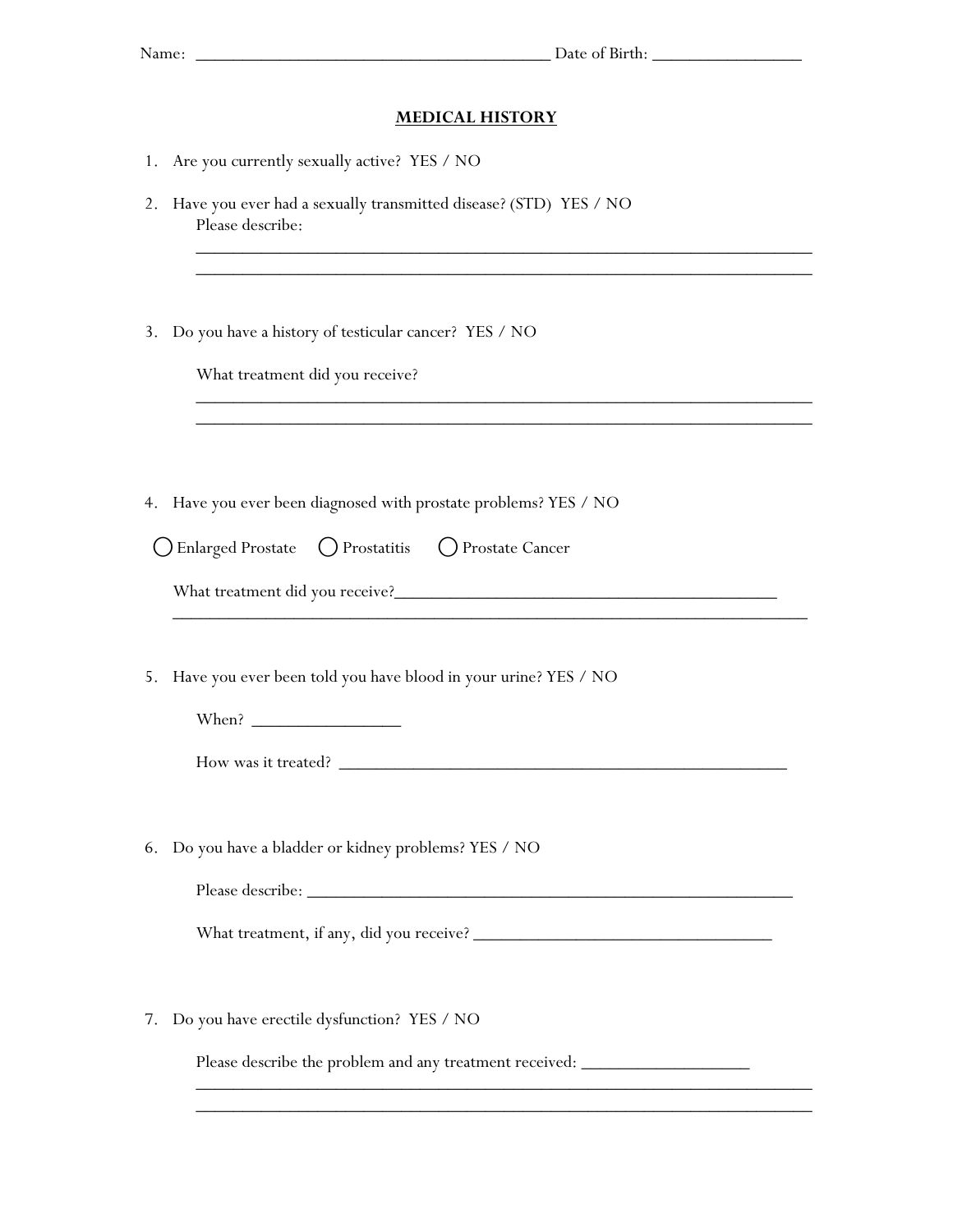#### **MEDICAL HISTORY**

### PAST MEDICAL HISTORY:

| <b>Diabetes</b>                  | Blood clots/in extremities/lungs |
|----------------------------------|----------------------------------|
| <b>Heart Disease</b>             | ◯ Psychiatric disorder           |
| Heart attack                     | Cancer of the following:         |
| ◯ High blood pressure ◯ Prostate |                                  |
| Thyroid disease                  | Testicular                       |
| Stroke                           | Colon                            |
| iver Disease                     | Breast                           |

Have you seen your primary care doctor within the last year? YES / NO

If no, when were you last seen? \_\_\_\_\_\_\_\_\_\_\_\_\_\_\_\_\_\_\_\_\_\_\_\_\_\_\_

Have you had issues in the past with prostate  $\bigcirc$  hypertrophy  $\bigcirc$  cancer ⃝prostatitis?

Have you seen an urologist for any bladder issues such as infections, difficulty urinating?

 $\overline{\phantom{a}}$  , and the contract of the contract of the contract of the contract of the contract of the contract of the contract of the contract of the contract of the contract of the contract of the contract of the contrac  $\overline{\phantom{a}}$  , and the contract of the contract of the contract of the contract of the contract of the contract of the contract of the contract of the contract of the contract of the contract of the contract of the contrac  $\overline{\phantom{a}}$  , and the contract of the contract of the contract of the contract of the contract of the contract of the contract of the contract of the contract of the contract of the contract of the contract of the contrac \_\_\_\_\_\_\_\_\_\_\_\_\_\_\_\_\_\_\_\_\_\_\_\_\_\_\_\_\_\_\_\_\_\_\_\_\_\_\_\_\_\_\_\_\_\_\_\_\_\_\_\_\_\_\_\_\_\_\_\_\_\_\_\_\_\_\_\_\_\_\_\_

 $\mathcal{L}_\text{max} = \mathcal{L}_\text{max} = \mathcal{L}_\text{max} = \mathcal{L}_\text{max} = \mathcal{L}_\text{max} = \mathcal{L}_\text{max} = \mathcal{L}_\text{max} = \mathcal{L}_\text{max} = \mathcal{L}_\text{max} = \mathcal{L}_\text{max} = \mathcal{L}_\text{max} = \mathcal{L}_\text{max} = \mathcal{L}_\text{max} = \mathcal{L}_\text{max} = \mathcal{L}_\text{max} = \mathcal{L}_\text{max} = \mathcal{L}_\text{max} = \mathcal{L}_\text{max} = \mathcal{$ 

YES / NO

### PAST SURGICAL HISTORY

List all surgeries:

### FAMILY MEDICAL HISTORY

 $\bigcirc$  Breast Cancer Relative(s): ⃝Colon Cancer Relative(s): ⃝Diabetes Relative(s):  $\bigcap$  Heart Disease Relative(s):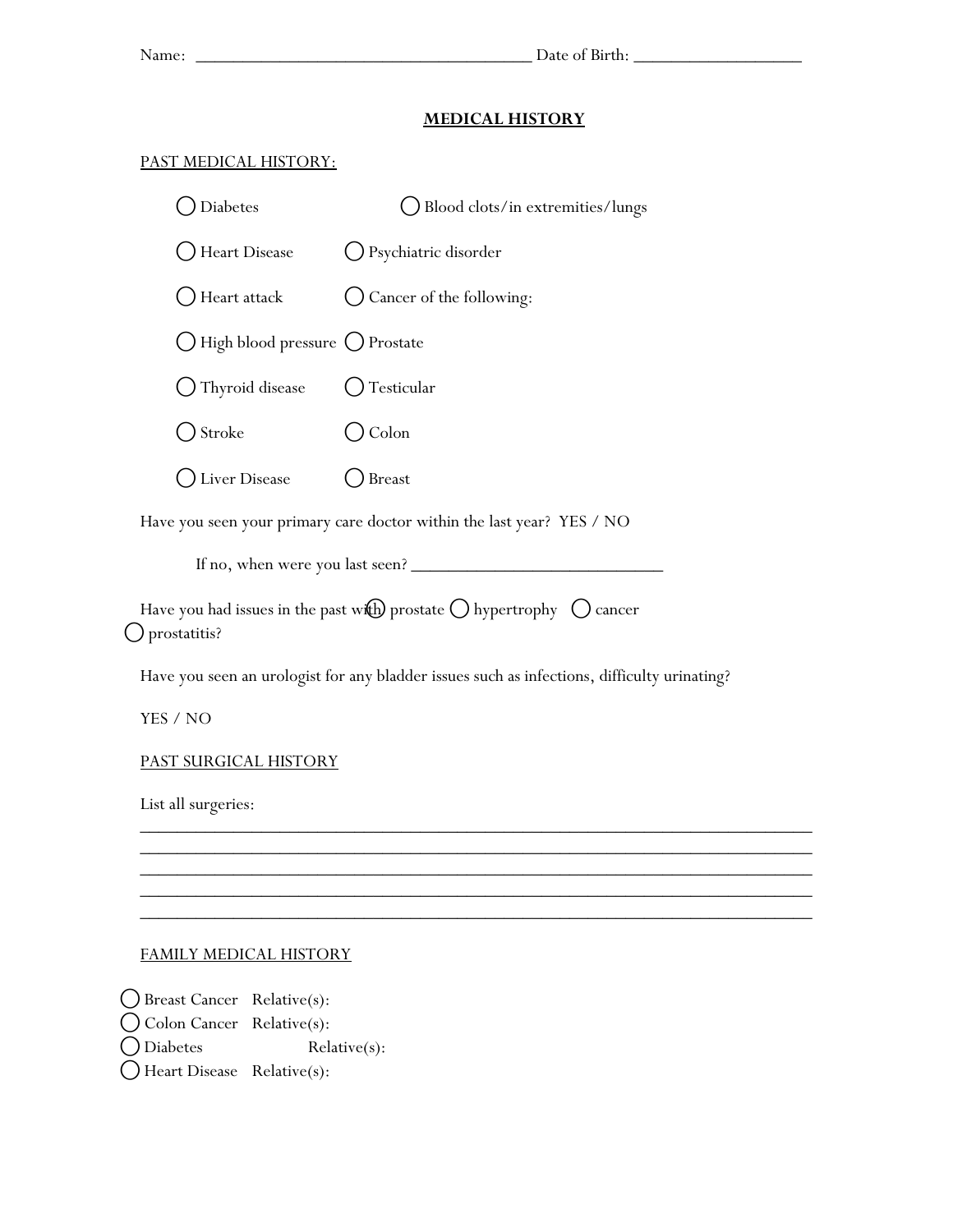<u> 1989 - Johann John Stone, markin film ar yn y brenin y brenin y brenin y brenin y brenin y brenin y brenin y</u>

#### MEDICATIONS:

List any medications you are currently taking including over the counter herbs & supplements:

Are you currently now or have ever used any Testosterone or Hormone Therapy? YES/NO

If so, please list the drugs and your reaction:

Do you have any DRUG ALLERGIES? YES / NO

If yes, please list the drugs and your reaction:

| Do you smoke? Yes / No                  |           |  |
|-----------------------------------------|-----------|--|
| Do you drink alcohol? Yes / No          | How much? |  |
| Do you use recreational drugs? Yes / No |           |  |
|                                         |           |  |